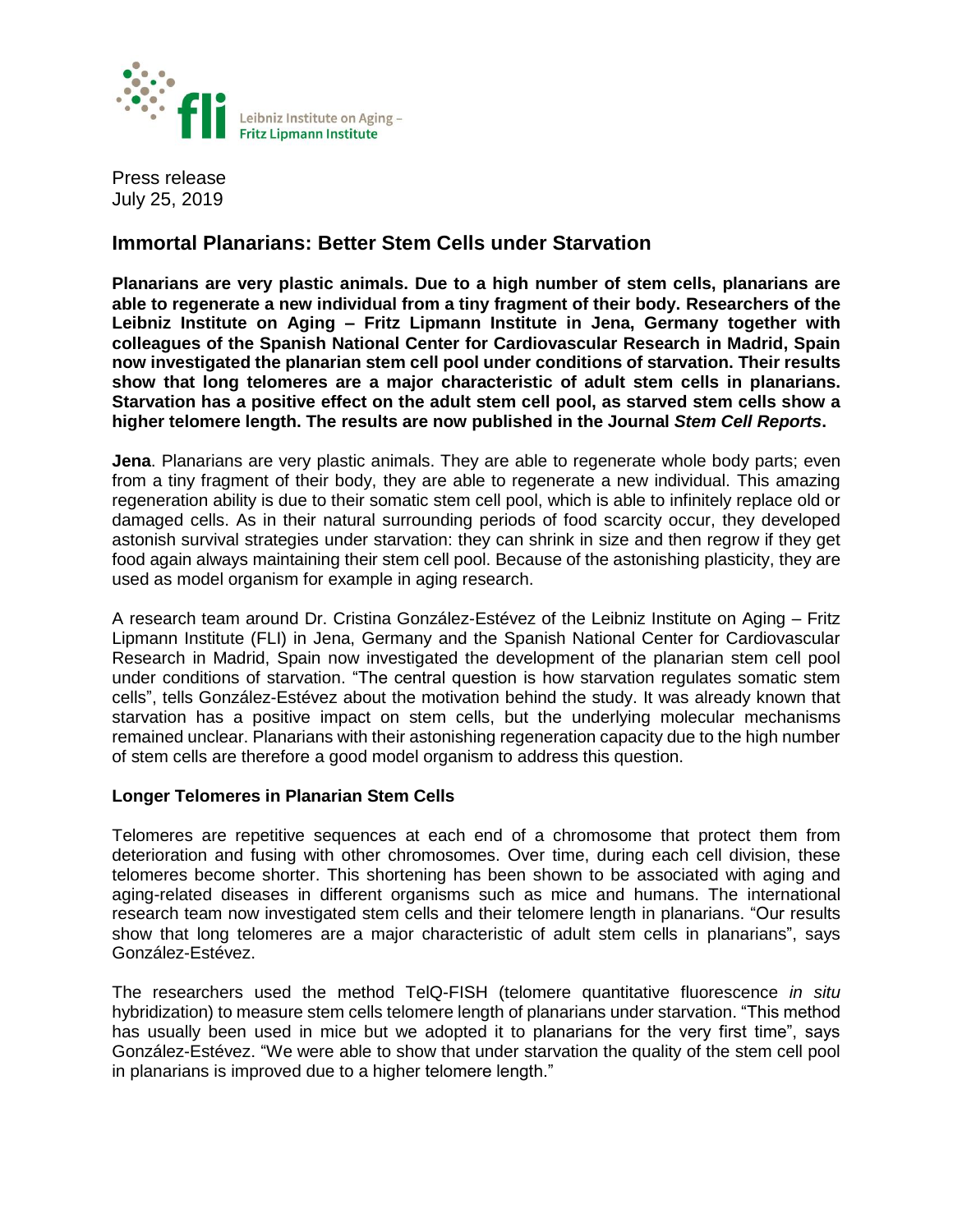

## **Special Mechanisms during Starvation**

The researchers found that starvation leads to an enrichment of stem cells with the longest telomeres. This enrichment is dependent on mTOR signaling, which is downregulated during starvation. mTOR is an important sensor pathway that controls cell growth and proliferation, also in humans. The results show that starvation increases the proportion of stem cells with longer telomeres through inhibition of mTOR signaling. On the other hand, mTOR up-regulation abolishes the effect of starvation on the telomere length of the stem cells. This suggests that starvation has a rejuvenating effect on planarian stem cells.

But what mechanisms are behind this? The researchers have two different hypothesis explaining the result: It might be the case that during starvation those stem cells with longer telomeres tend towards symmetric divisions forming two new stem cells. Another possibility would be that stem cells with long telomeres increase self-renewal when mTOR signaling is down whereas those with short telomeres die or differentiate.

The results of this study underline the positive effect of fasting on the adult stem cell pool and telomere length, which is associated with longevity. Further studies based on the experimental methods refined in this study should reveal whether the relation between the mTOR pathway on stem cells and telomere length could be also shown in other model organisms or even humans.

#### **Publication**

Marta Iglesias, Daniel A. Felix, Óscar Gutiérrez-Gutiérrez, Maria del Mar De Miguel-Bonet, Sounak Sahu, Beatriz Fernández-Varas, Rosario Perona, A. Aziz Aboobaker, Ignacio Flores, Cristina González-Estévez. Down-regulation of mTOR signaling increases stem cell population telomere length during starvation of immortal planarians. *Stem Cell Reports*. 2019. DOI: https://doi.org/10.1016/j.stemcr.2019.06.005

## **Contact**

Magdalena Voll Press and Public Relations Phone: 03641-656373, Email: [presse@leibniz-fli.de](mailto:presse@leibniz-fli.de)